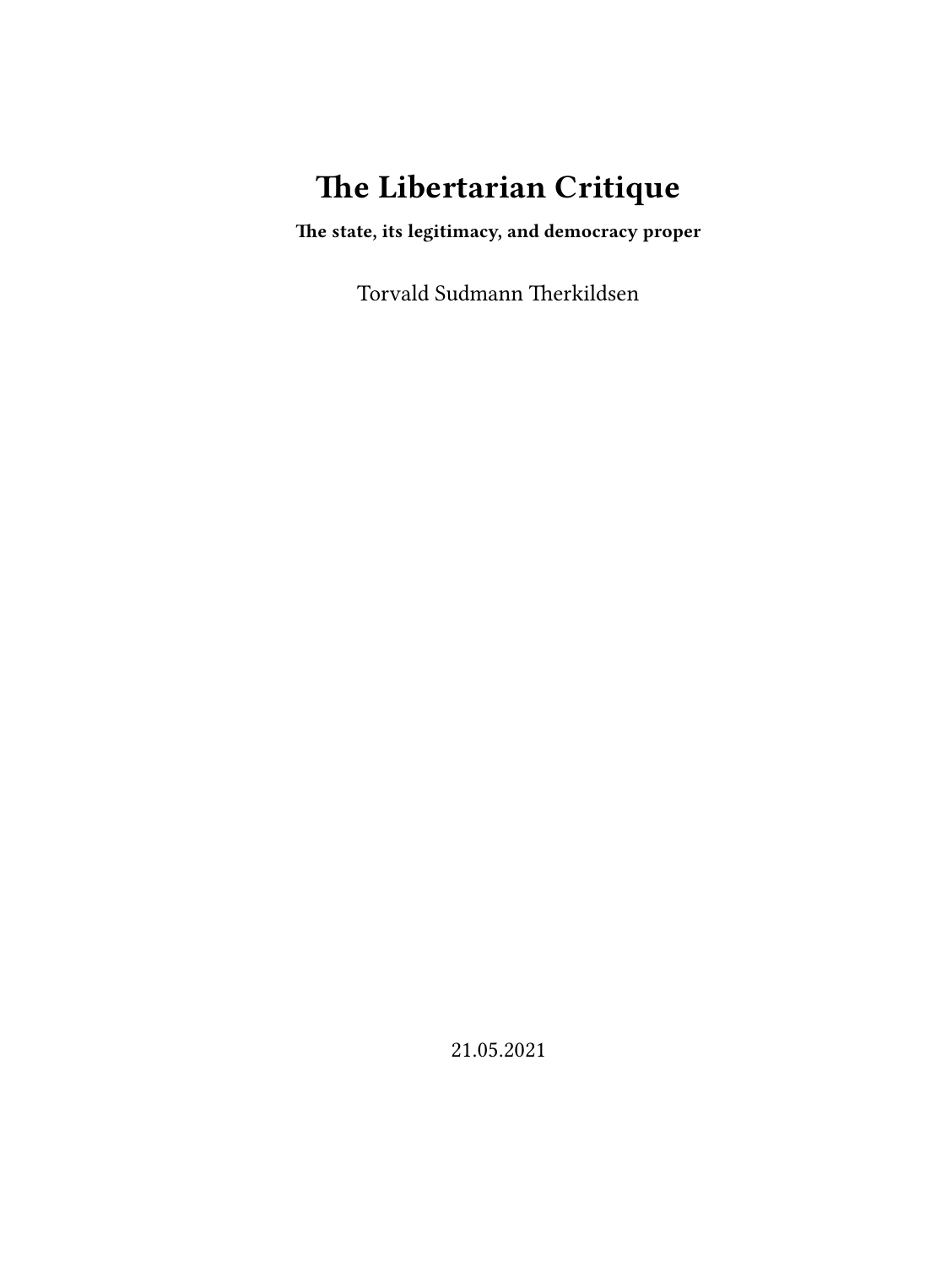# **Contents**

|                                                                                                                                                                                                                                | 3              |
|--------------------------------------------------------------------------------------------------------------------------------------------------------------------------------------------------------------------------------|----------------|
|                                                                                                                                                                                                                                | 3              |
| 2. Some essential definitions and clarifications (and all contained a set of the set of the set of the set of the set of the set of the set of the set of the set of the set of the set of the set of the set of the set of th | $\overline{4}$ |
| 3. What is political legitimacy? The two conflicting theoretical strains                                                                                                                                                       | 6              |
|                                                                                                                                                                                                                                | 6              |
|                                                                                                                                                                                                                                | 7              |
| 4. A possible synthesis: the theory of perceived legitimacy                                                                                                                                                                    | 8              |
| 5. Theory of Perceived Legitimacy & insights for the libertarian                                                                                                                                                               | 9              |
|                                                                                                                                                                                                                                | 10             |
|                                                                                                                                                                                                                                | 11             |
|                                                                                                                                                                                                                                | 12             |
|                                                                                                                                                                                                                                | 13             |
|                                                                                                                                                                                                                                | 14             |
| 10.1. Citizen empowerment and the libertarian citizen                                                                                                                                                                          | 14             |
|                                                                                                                                                                                                                                | 15             |
|                                                                                                                                                                                                                                | 15             |
|                                                                                                                                                                                                                                | 16             |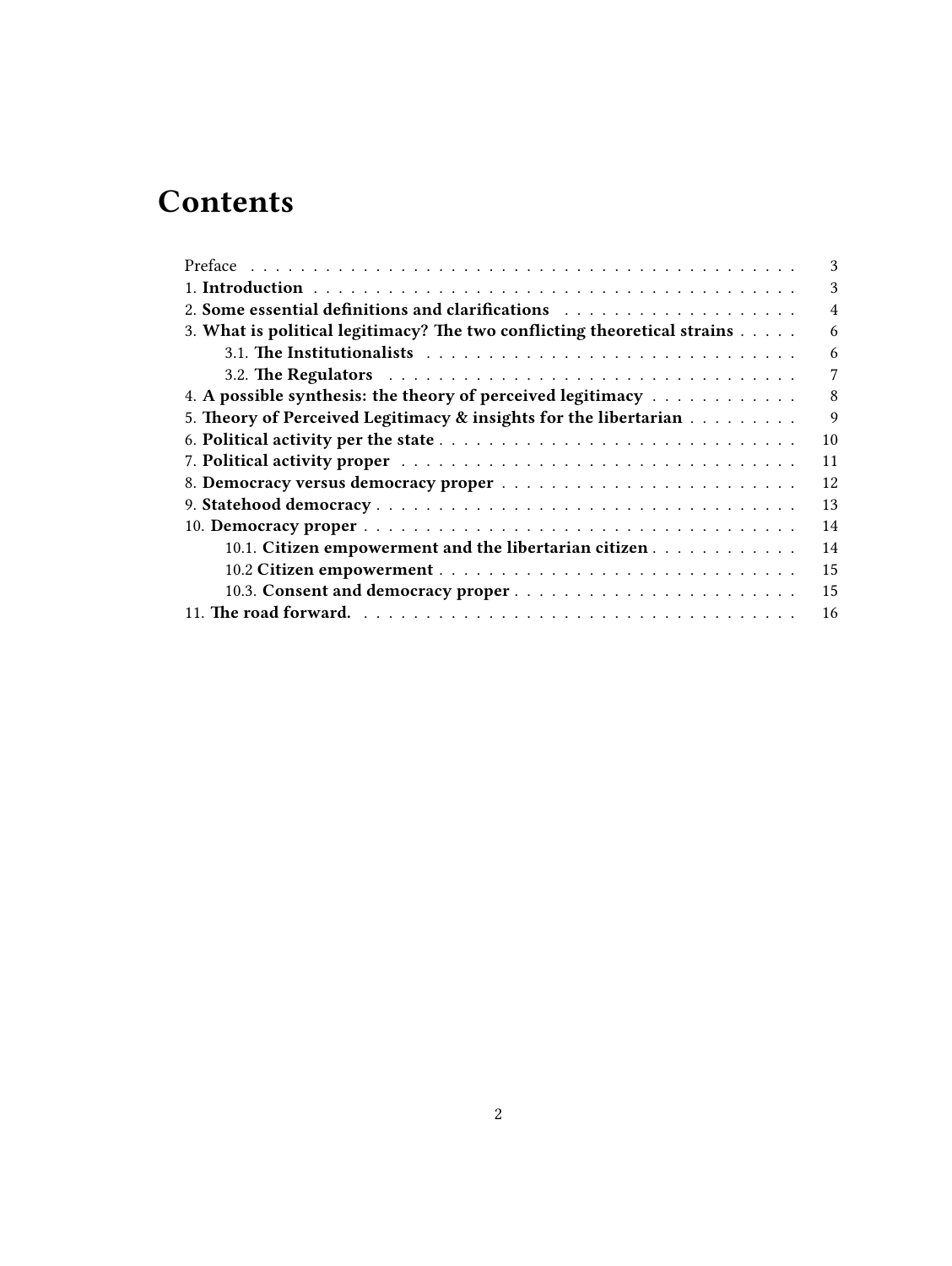# <span id="page-2-0"></span>**Preface**

The purpose of this essay is to clearly define the nature of political activity, so that one can understand it in a broader and more inclusive manner, while including those activities rooted in statehood, but also those that positions themselves outside the state-centric approach of the conventional discourse. I wish to illustrate that the legitimacy of the nation state and similar centralized societies predicate their rule on consistent legitimation and trust procurement from their governed subjects, and that by rediscovering the nature of democracy and politics as something not exclusive to the party system and representatives, one can challenge the fundamental issue of the nation state with increased validity. This essay is therefore an olive branch extended to a plethora of political ideologies and branches of criticism leveled against the nation state and statehood, be it to libertarians, black liberationist, anti-colonialists, feminists, anarchist, socialists, egoists, anarhco-capitalists, and objectivists. Although many of these ideologies have significant disagreements, this essay aims at coalescing the major criticism raised against a discourse that views sanctioning and participation in the judicially protected status quo as the only legitimate form of political engagement.

## <span id="page-2-1"></span>**1. Introduction**

A common misconception in the general discourse surrounding politics and the nature of political activity is the presumption that political activity is fundamentally rooted in the historical nation state. Instead of opening discourse to alternative forms of political engagement, the discourse and its participants reproduce the continuous misunderstanding that liberty, freedom, and democracy can only exist within the confines of a party-driven or state-centric political organ. The discourse is controlled by most of the nation states most influential actors, or rather, those that hold the power to influence discourse. These participants include the media, politicians in elected offices, or those with significant capital and economic control. The discourse systematically, either consciously or through tradition, disenfranchises alternative forms of governance. They do so by position alternative political practices that take place outside the preestablished nation states judicial framework as immoral, against the commonly accepted practices that strengthens the nation states institutional legitimacy.

Through the continuous reproduction of a discourse in which the nature of politics and political activity is confined to a specific form of governance, those with significant power within such as system can effectively shape the meaning and definitions of certain concepts so that they serve the current systems institutional integrity. Examples of this would be to define political activity as, for instance, exclusively linked to party-politics, meaning that other forms of political activity that favors independent candidates might be described as "less" political than those that favors the party and the larger collectivist approach to representative politics. Going further, since most nation states operate on a basis of representative politics, usually through direct votes in moreor-less free elections, one can similarly contrast the representative systems as "more" political or "more" democratic than alternative forms of governance. Usually, they're contrasted with totalitarian or authoritarian regimes, but they can also effectively discredit direct democracies or forms of governance that puts an emphasis on grass-root activity, mutual aid, neighborhood activism, autonomism, or other forms of radical federalism.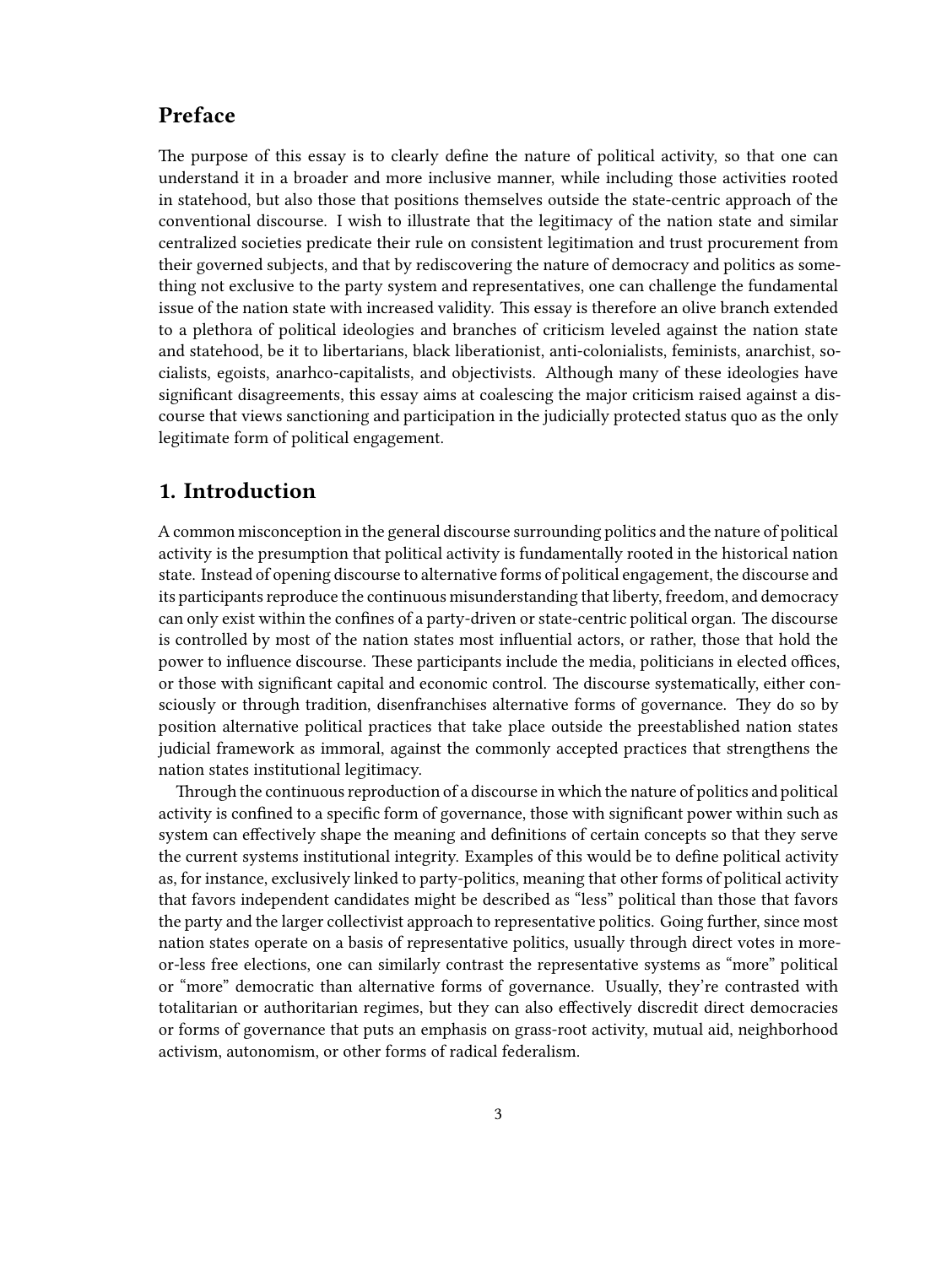The consequence of this disenfranchisement of alternative forms of governance that aren't predicated or based within the ramifications of the state is the stagnation of political and societal evolution. By consistently discrediting or excluding forms of governance that aren't necessarily hierarchical or rooted in nation statehood, one can ensure the stability of the existing regime, whilst at the same time contrasting those other forms of governance as disruptive, naïve, or infeasible. As such, those with power in a nation state has a practical, albeit dubious, moral reasoning for their desire to reject all forms of governance that restrict, reduce, or reinvents the relationship between politics and individuals, the state and the people, and democracy as it is presented to us and democracy proper. In our pursuit of a full understanding of what politics is, or rather, what politics could be, we must first star by redefining, or rather, rediscover what democracy is, and how political legitimacy is produced and secured by the current regimes of the world. Only then can we fully comprehend the fundamental flaws and valid criticism raised against nation states and other centralized societies and ensure validity for those criticism that prefers alternative forms of governance based on the free and unrestricted acts of liberated individuals.

The purpose of this essay is to clearly define the nature of political activity, so that one can understand it in a broader and more inclusive manner, while including those activities rooted in statehood, but also those that positions themselves outside the state-centric approach of the conventional discourse. I wish to illustrate that the legitimacy of the nation state and similar centralized societies predicate their rule on consistent legitimation and trust procurement from their governed subjects, and that by rediscovering the nature of democracy and politics as something not exclusive to the party system and representatives, one can challenge the fundamental issue of the nation state with increased validity. This essay is therefore an olive branch extended to a plethora of political ideologies and branches of criticism leveled against the nation state and statehood, be it to libertarians, black liberationist, anti-colonialists, feminists, anarchist, socialists, egoists, anarhco-capitalists, and objectivists. Although many of these ideologies have significant disagreements, this essay aims at coalescing the major criticism raised against a discourse that views sanctioning and participation in the judicially protected status quo as the only legitimate form of political engagement.

#### <span id="page-3-0"></span>**2. Some essential definitions and clarifications**

I do not pretend to have the literary nor philosophical skill to summarize the fundamental issues of political philosophy in such a short essay. However, what I Hope and believe possible to achieve is to formalize the nature of political activity, so that those critical to nation states, states, and centralized government can better formulate their criticism, and maybe, if willing, convince those in favor of such forms of government to critically reevaluate their own convictions. Before we dwell into my argument, it is necessary and fruitful to establish some definitions, so to both steel myself from the valid criticism that's certain to arise, and to establish conceptual borders, so that the discussion does not derail entirely.

Firstly, there's a need to crystalize the purpose of this essay. I wish to illustrate that nation states, states and centralized governments can, through their control of judiciaries, exclusive rights to enforce laws and monopolize violence, can effectively bar certain acts and forms of behavior from being classified as political, thus denying a broad specter of activity from being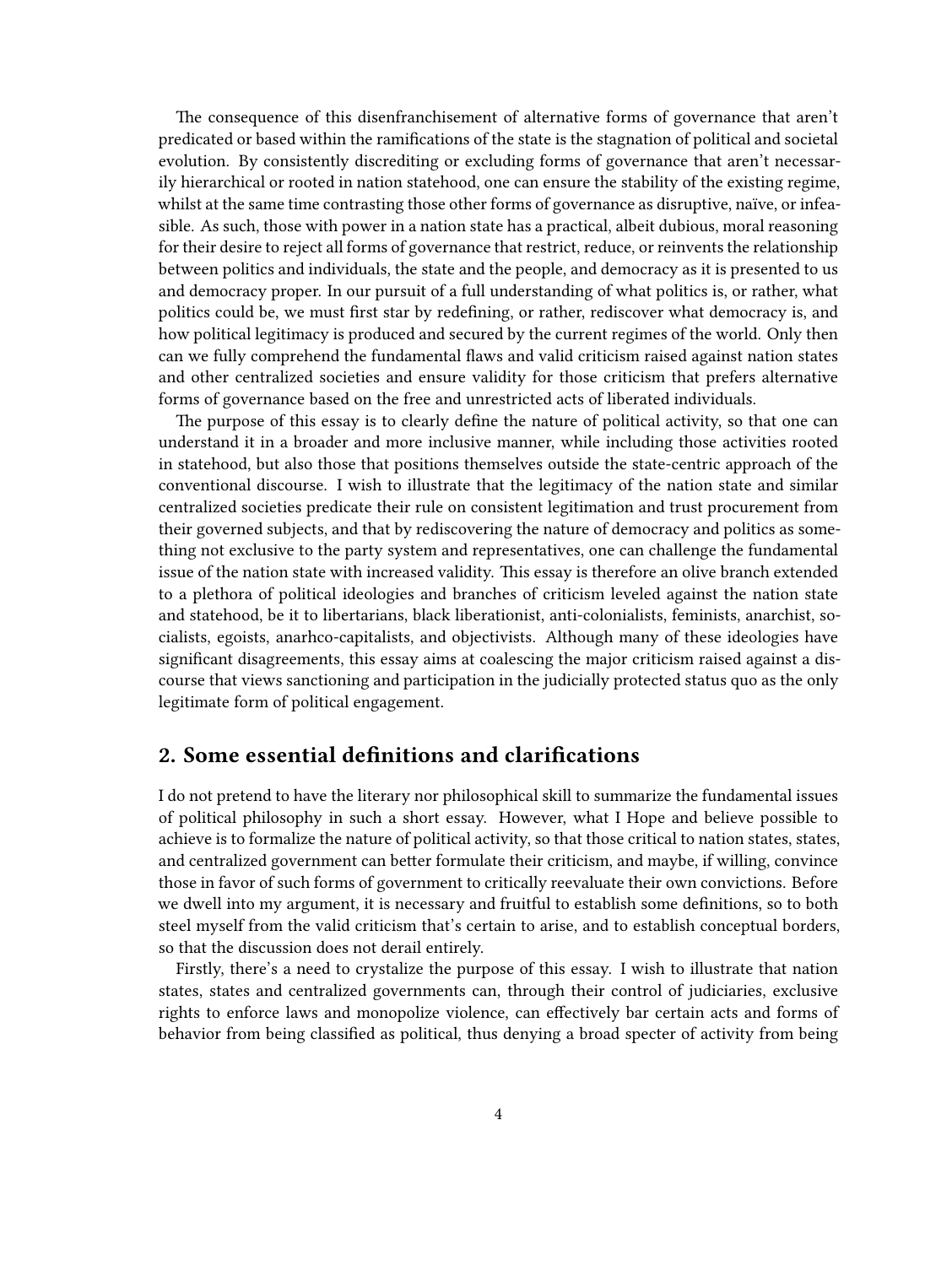considered political at all. This is a significant problem, as I will detail below, and one that's inherently connected to the state's need to procure trust from their subjects.

Secondly, I wish to present the theory of perceived legitimacy, which states that a government only needs to be perceived as legitimate by its subjects to sustain its operation. This perception of legitimacy means that a government, state, or nation state can continue to practice its subjugation and control over a populace, regardless of whether the regime can be defined as properly democratically legitimate. This theory helps to explain the wide variety of governments, how autocratic governments as well as representative ones can secure stability over a longer period, and why political and societal progress is hampered by the need for stability for the ruling regimes.

Thirdly, I hope to coalesce a wide variety of libertarian thought in an almost apolitical analysis of the nature of states and democracy proper. Currently, substantial time is devoted by libertarians to argue and challenge the ideas of other libertarians. I do not think these sorts of discussion are particularly helpful for the development of libertarianism as a political philosophy, nor does it help the promote critical analysis of statehood in the public at large. By reducing the criticism of statehood to its bare minimum, to its essential core, the broad selection of libertarian thoughts can be united, and its argument can be extended in a proper, apolitical manner to interested others that might be inclined to consider libertarian thought, so long as it refrains from ideological rigidity.

For the purpose of this essay, I will use the term state, nation state, statehood, centralized government and current regime to refer to the wider notion of state that libertarian thought perceives as a challenge to the total liberation of the individual and humanity. Although imprecise and broadly generalizing, referring to these concepts interchangeably keeps the focus on the broader libertarian critique, without dwelling into the specific issues related to specific ideological varieties of libertarianism. As such, state is defined in this essay *as the ruling body that has sole judicial right to enforce laws and violence in a specific geographical area*.

Politics is defined here as the set of acts and systems developed by people to achieve a notion of how one ought to live together, or rather, *the total complex of relations between people living in society*. The primary concern of politics is to understand *how these complex relations between people leads to governance*, meaning the act or process of governing or overseeing the control and direction of something, such as a country or an organization. Apolitical means, in this case, are those *things which have no significant affiliation to a specific form of politics that aims to achieve governance*. When I then suggest that this essay is almost apolitical, it is because the critical analysis of the state's legitimacy and what political activity is does not suggest which form of politics is preferred as an alternative, nor what type of ideological conviction is best suited for the further development of society. Rather, this essay is both apolitical and political, depending on how one wish to apply these thoughts.

Finally, libertarian is defined as an *a person who upholds the principles of individual liberty especially of thought and action*, an advocate of the doctrine of free will. Libertarianism is apolitical in the same sense as mentioned before. Being a libertarian does not directly determine a specific form of political action and ideology, but rather says something about what values are of importance to the person, and what issues motivate that person's actions. Whether you identify as an objectivist, egoist, anarchist or communalist, you are inclined to value ideas and concepts such as liberation, democracy, freedom of choice, individualism, and most importantly, an avid skepticism of statehood and centralized governments.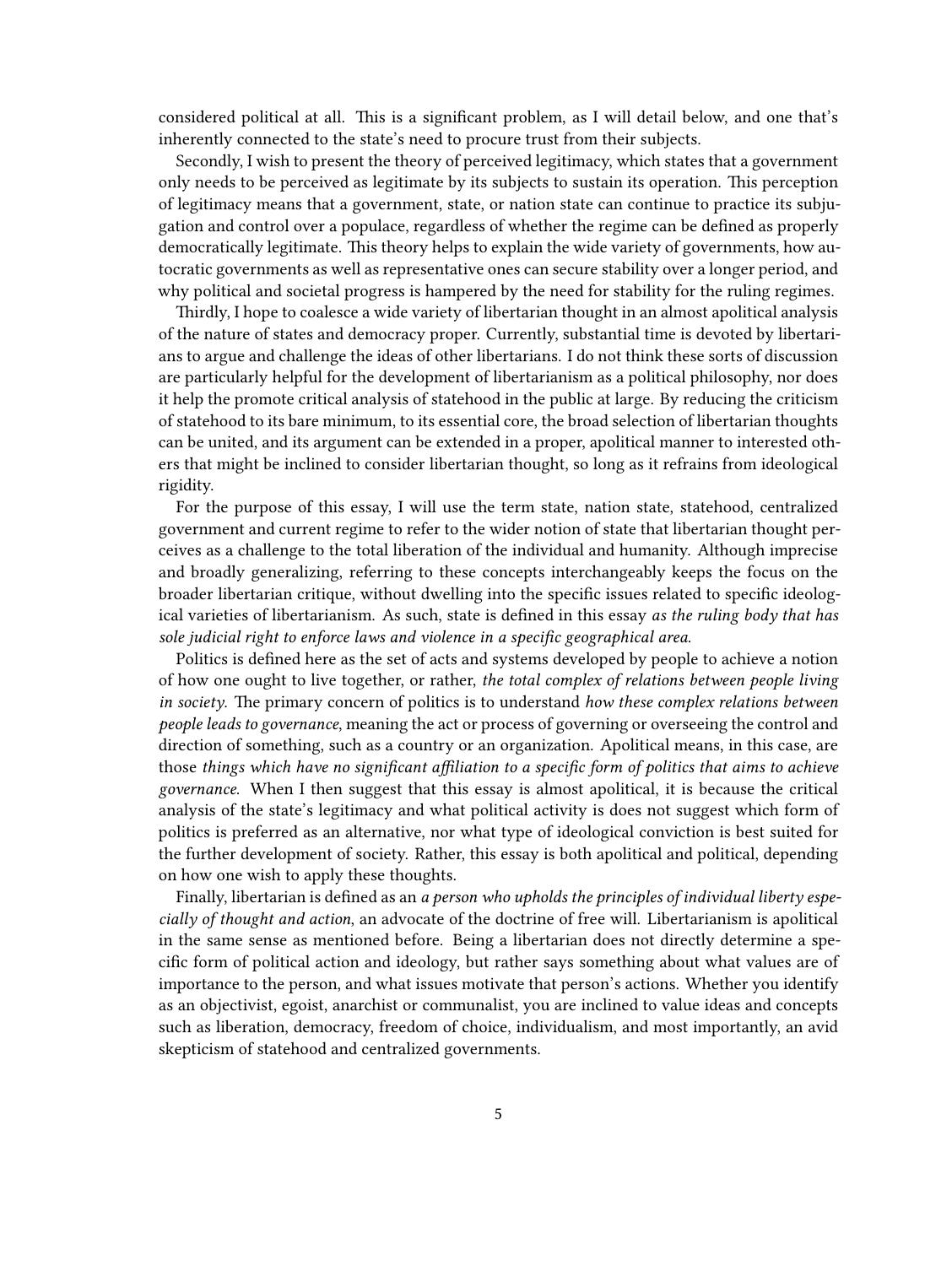# <span id="page-5-0"></span>**3. What is political legitimacy? The two conflicting theoretical strains**

Currently, there are two broad schools of thought in the field of political philosophy and political science that deals with the concept of legitimacy. In short, the two theories try to identify the measurements one should use when criticizing a state or governing body, and how one should evaluate its legitimacy. In broad strokes, the first theory states that the current standard by which one measures a state or centralized government's legitimacy is traditional liberal democracies in the first world. These forms of institutions are again measured against some ideals of how such a liberal democracy ought to look like, be it the traditional Lockean federalism or the contemporary European welfare states. Regardless of what form of liberal democracy is viewed as the model state, the field of political science and philosophy use the liberal, representative, parliamentary democratic state as the benchmark for which all other forms of government is measured against. The second theoretical strain states that there are certain affairs or decision-making processes that functions best without democratic input, and that criticizing them for being undemocratic is inherently nonsensical, since these processes were never intended and should never be under the control of democratic participation. The two theories put a different emphasis on whether a liberal democracy is necessary or even desirable for governance but agree on two core issues: the superiority of the state's right of enforcement and the exclusion of citizens from a significant amount of legislative decision-making.

#### <span id="page-5-1"></span>**3.1. The Institutionalists**

The first strand of legitimacy theory is prone to view the liberal democracy as the primary model for all forms of government. One could call supporter of this strain the Institutionalists. If a state experience problem of any sort, the institutionalists first question usually becomes: can this decreasing consensus be attributed to poor institutional design? Certain decisions in the development of a hypothetical state can create widespread concern for the creation of a possible democratic deficits, and the institutionalists believes the problem to be best solved by creating better institutions to prevent a declining legitimacy for the governing bodies. The institutionalists raise five main concerns for the current development of statehoods, which can often be attributed throughout history. Firstly, the continued integration of national and international institutions will lead mightier nation states and organizations to wield far greater executive power than the nation state. A contemporary example is the The Court of Justice of the EU. The Court has in the last decades developed legal principles and case laws that influence social, political, and civil rights, to such a degree that it has determined the course of European integration more than democratic decisions made by the citizens of the member states. Institutionalists would argue that this is a problem that should be solved by strengthening the power of nation states' institutions. Secondly, institutionalists believe that if the balance of power between larger states and smaller states' parliaments is too great, one should strengthen the power of elected officials in the smaller states. For instance, one of the measures of the EU to deal effectively with the Euro-crisis was to undermine the national autonomy of member state parliaments with weaker economies. This imbalance favors the European Parliament, effectively causing an imbalance between member states and the EU in terms of democratic control. And even though the European Parliament has increased its powers, the agenda-setting ability of the European Commissions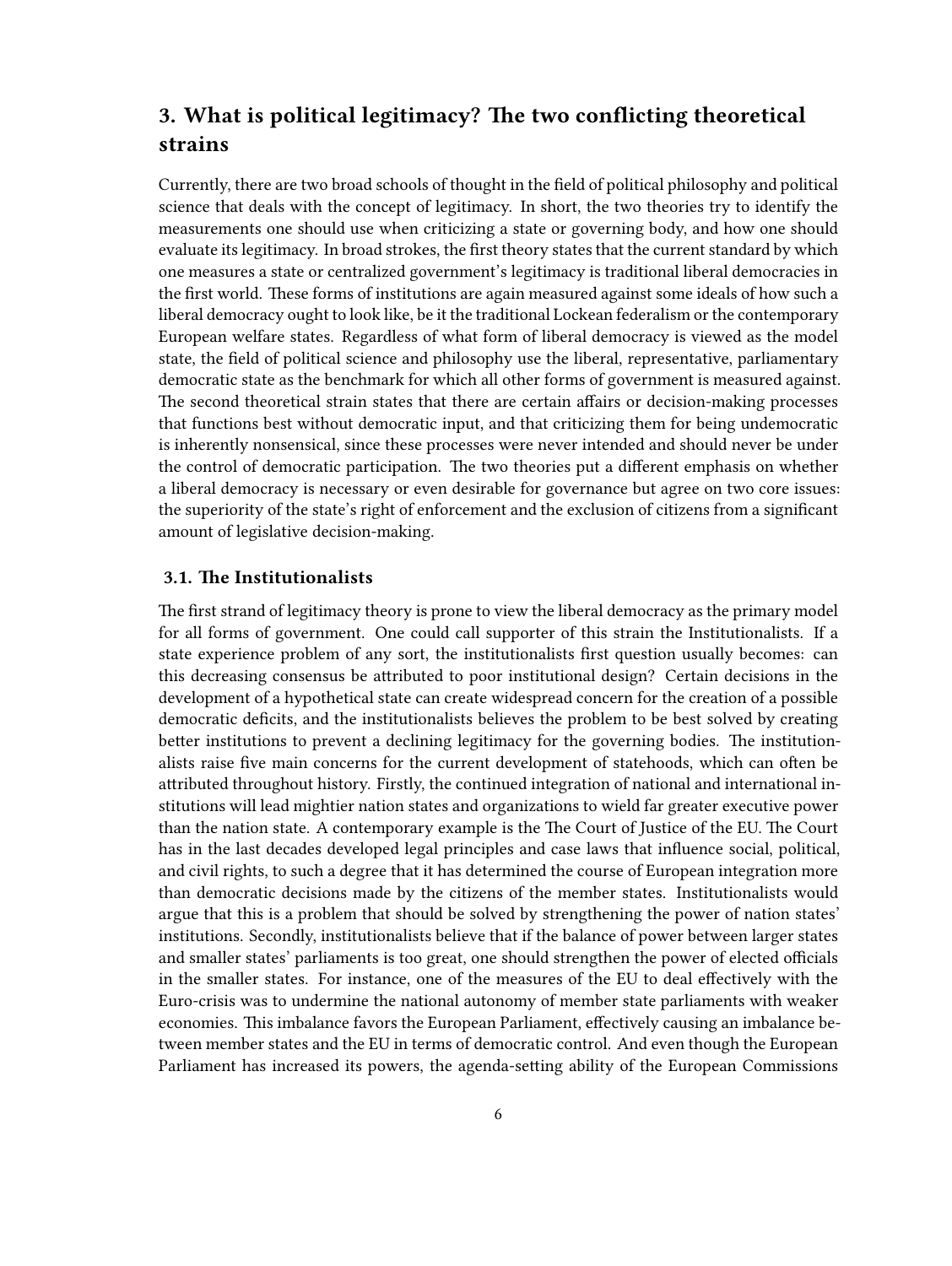stands paramount without directly elected officials. This means that national parliaments are weaker, and that the European Parliament is too weak to justify this imbalance. Thirdly, institutionalists puts and emphasis on national policies, and argue that citizens have shown a preference for national political issues in favor of wider, global concerns. Fourthly, institutionalists believe that nation state's institutions were originally designed to serve as representatives bodies focusing on issue related to democratic input from citizens, and believe that the best course of action is to strengthen the current representative bodies rather than seeking to devalue its powers. Fifthly, the issues voted on in most nation states' representative bodies and the preferences of its citizens are rarely in sync, leading to the preferences of citizens rarely being translated into actual policies. The institutionalists argues that this is another indication of the lacking empowerment of the nation states political parties, and that more power to the elected representatives would increase the synchronization between the citizens and the elected officials. This theoretical strain favors policy reform proposals that encourage representative democracy, deliberation, liberalism and neo-liberalism, supranational organizations such as the EU, and reform of the state's institutions and criticism of erosion of representative's institutional power. Essentially, this theoretical strain defines the legitimacy of its institutions as granted by representative democratic participation in elections with more or less universal suffrage. Claims to ethical authority must include some levels of citizen engagement throughout democratic procedures if said authority is to be perceived as legitimate. As such, democratic legitimacy is granted to the state through the promise of selecting one's rulers through elections, and a promise that these rulers will work to strengthen their institutions and political power to synchronize their voting behavior better with those of its electorate. However, some argue in favor of another perspective that rejects the need for democratic legitimacy entirely.

#### <span id="page-6-0"></span>**3.2. The Regulators**

The other main strain of political though is associated with the, arguably, more adverse examples of centralization and statehood. As opposed to the first strain, that offers at least some form of participation and transparency in the political decision-making process, the second strain rejects the need for democratic input in order for the state to function properly. For simplicity's sake, we will call the supporters of this strain the regulators. Regulators argue that the democratic theory criticism predicates itself on a misunderstanding of the regulatory function and purpose of certain political bodies. These scholars argue that the state should not be measured against the standards we apply to liberal national democracies, as their ideal state is not a democratically divers polity at all. Rather, the regulators argue that the state is meant to be technocratic in design to serve the function of a transnational political body primarily concerned with the improvement and integration of markets, planning, and political stability, and should therefore not be thought of as a system requiring democratic input to be legitimate, but as a system conducting regulatory actions in areas not concerned with democratic legitimacy. For instance, regulators argue that European integration and globalization had decreased the problem-solving capacity of the process' traditional actors. But instead of criticizing the non-democratic feature of the process, new actors, and institutions such as the European Commission and European Court of Justice are commended for their ability to create consensus in the EU on transnational issues and break deadlocks in the integration process. The argument can just as easily be extended to autocratic, dictatorial, or more totalitarian regimes. A body focusing on primarily technocratic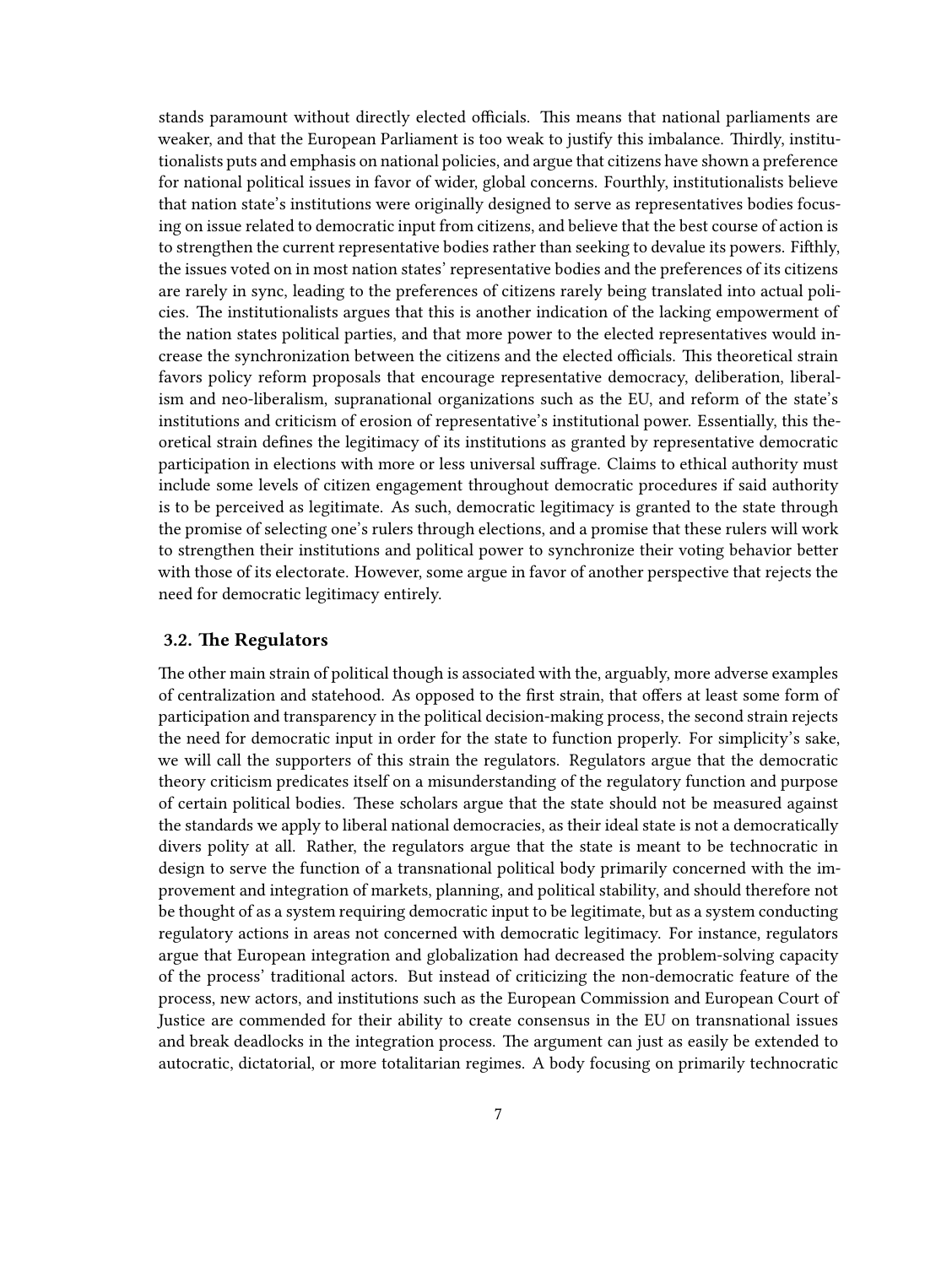issues, such as one-party states or highly centralized governments, requires a technocratic design structure to function properly. These regulatory states generate legitimacy simply by existing, precisely because its functions require primarily nondemocratic inputs. The regulatory state's features are like those of a liberal democracy; however, the areas where it has the most influence and developed its most efficient instruments of governance are non-majoritarian by default, such as social and economic regulation.

The regulators are in no way rejecting the discourse entirely and do acknowledge that there is a perception of a democratic deficit within such states, and that this sentiment has been around for a while. However, rather than agreeing that there are institutional flaws, this perspective shifts the focus from being concerned with institutional criticism to the issues of convergence, congruence, and *defining legitimacy as faith in authority.* The problem is not that the regulatory state is inherently illegitimate because its institutional design fails to live up to the standards set by traditional democratic nations; the issues facing the regulatory state is a lack of legitimacy resulting from poor representation and education of its citizens on what the regulatory state is and what it is supposed to do. A contemporary example of the lacking comprehension of the EU's governance regime amongst ordinary citizens can be found in the United Kingdom. The day after the UK voted in the Brexit-referendum, the number one thing searched for on Google was "what is the EU?'. Regulators argue that if citizens are not able to understand the benefits and their own rights in a system, they will be inclined to be distrustful of said system's development which might manifest a preference for other alternatives.

# <span id="page-7-0"></span>**4. A possible synthesis: the theory of perceived legitimacy**

Now we have summarized the two main strains of how legitimacy is understood in the field of politics. One the one hand, we have a definition of legitimacy as voter participation in elections of representatives. On the other, we have faith in authority and the technocratic skill of regulators. But what seems to be the central issue at hand here? For the libertarian, one can identify the core of the discourse to be that state's, regardless of form or function, need to procure legitimacy in one form or another to maintain their rule and secure the continued existence of their regime. The synthesis of these two theoretical strains reveals that there seems to be a steadily prevailing consensus that the state is suffering from, first and foremost, *a perceived legitimacy deficit.* This conclusion is drawn from the preceding explanation of the two theoretical strains, where one observes that there is, regardless of reason, a disconnect between the citizens of the state and those that govern.

I coin this as *the theory of perceived legitimacy*, by which it is meant that *a polity succeeds in justifying its power structures as long as they are perceived to be legitimate*, regardless of whether or not they are truthful towards their citizens or whether or not the polity's institutional structure can be deemed *ethical*; *as long as a polity is perceived to be legitimate, actors in the polity will act accordingly regardless of whether or not the polity is legitimate*. By identifying the overarching problem in the theoretical framework of most non-libertarian political trends, identified as a problem of perceived legitimacy, this essay can draw upon literature from both theories, and may therefore be applied as a convergence to the two, without excluding either contribution from either theory.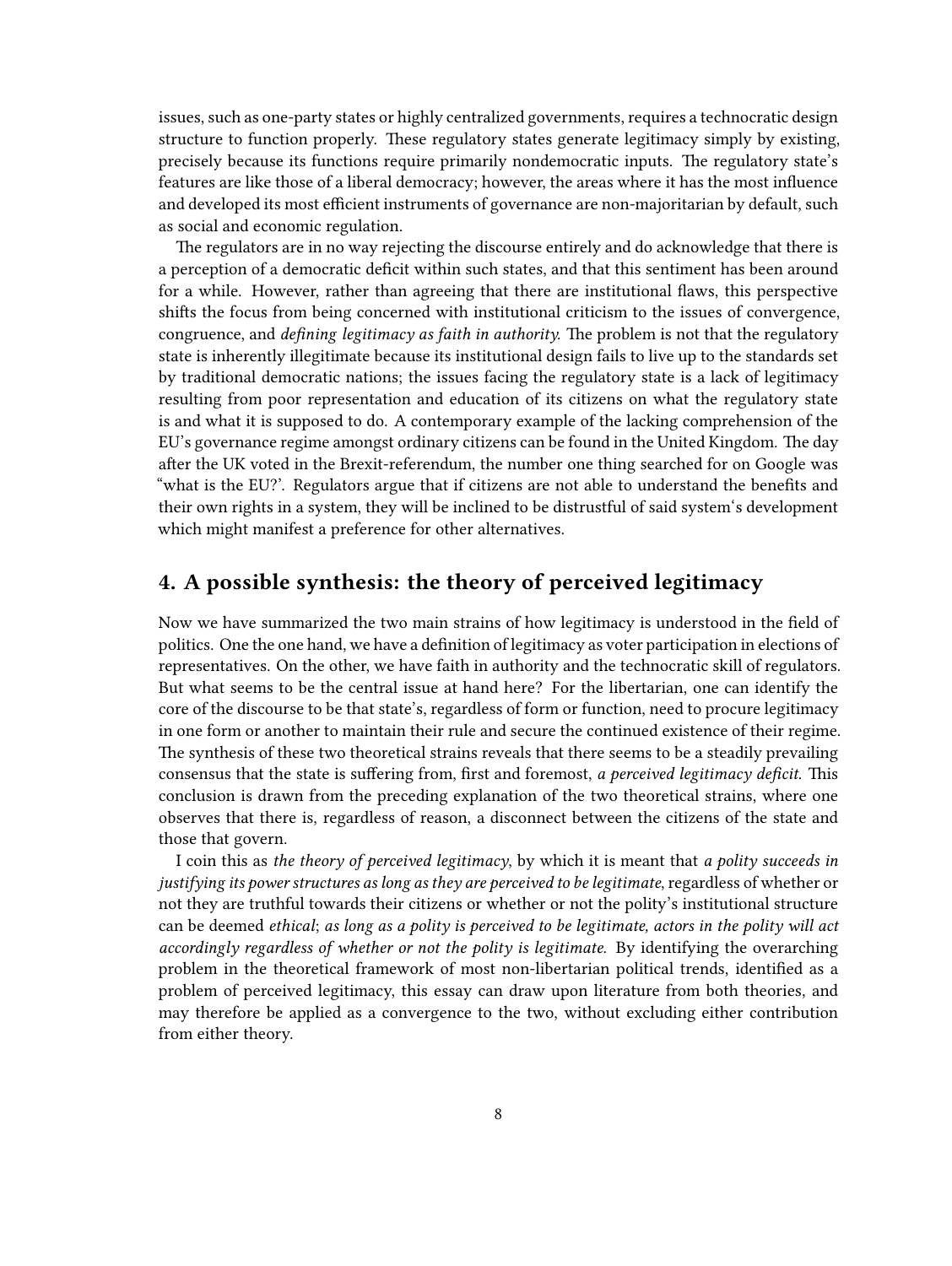Following the review of literature concerned with how one should best operationalize legitimacy as a combination of the two theoretical strains, I think its best to *empirically conceptualize and measure perceived legitimacy as trust*. Trust differs from support for political activities, as trust reflects more so endorsement of a system and that the actions and balances of power within said system are proportional and ethically defensible. One can trust a system without supporting the specific political decisions and policies. If one trusts a system, one consents to that system even when its output conflict with one's own wishes and desires. For instance, would one trusting a parliamentary democracy be less willing to act against it when a political majority promotes an ideology than one support is in power, because one trust that they will be held accountable by the checks and balances within the polity. Trust is therefore thought to lead to stability, support, and willingness to follow rules. Legitimacy is measured by means of public trust in the nation state's governance and understood as the best practical representation of the perception citizens has on how the state procures trust through institutional claims to legitimacy. Public trust can be measured in polls, surveys and interviews about the degree to which the legitimacy procurement of the polity is successful or not.

## <span id="page-8-0"></span>**5. Theory of Perceived Legitimacy & insights for the libertarian**

For the libertarian critique, this conclusion offers the following insight. Firstly, all libertarians agree that the central core issue is that the state requires perceived legitimacy to function. This means that most actions perpetrated by the state and its adherents either consciously or subconsciously seeks to procure perceived legitimacy from its subjects. As such, one can equate the state's action to procure perceived legitimacy with that of a business seeking profit above anything else. The implications of this are plenty. A state's actions can therefore be highly immoral, corrupt, deceitful, and unfaithful to the preferences of its subjects, if it secures a high enough perceived legitimacy from its subjects to prevent the state's collapse. Like a theoretical situation where a business' only concern is to maximize profit, a state can be inclined to do everything within its power to procure a perceived legitimacy from its public. Secondly, the libertarian perspective is that the state does not have any legitimacy by default. The state, because of its dependence on perceived legitimacy to exists, is a temporal, fragile and at best stagnated body that prolongs its collapse for as long as possible. The state seeks legitimacy to sustain its existence, meaning that a state that is perceived to be illegitimate in the eyes of its populace will have to, either willfully or by force, forfeit its exclusive right to enforce rules and laws. By virtue of being a temporary social construct, the state can therefore neither make universal claims to a territory, to the right of monopolizing violence, to judicial supremacy, nor to the superiority of its moral standards. The third, and most radical libertarian insight, is that if one individual does not perceive the state to be legitimate, the very foundation of the state's existence can be called, rightly so, into question. Since the state is dependent on perceived legitimacy to exists, there must be a certain amount of legitimacy required for it to survive, and a certain amount of perceived illegitimacy by the public that is needed for a collapse to take place. For every individual that perceives the legitimacy of the state to be questionable, there is an increased risk for the state's collapse.

However, the current state of political philosophy and political science is plagued by significant shortcomings. Legitimacy research has failed to counter the normative issues and the difficulties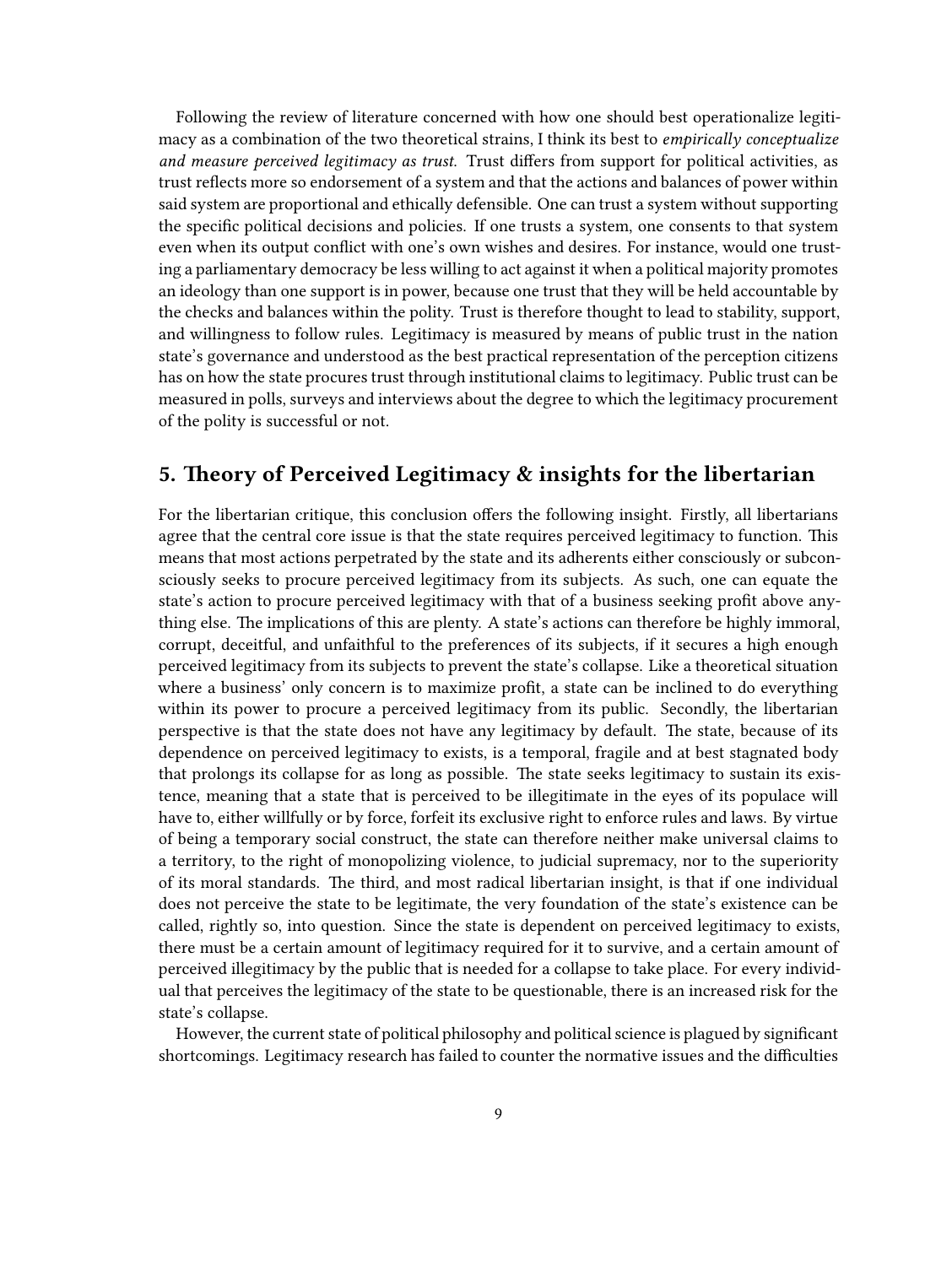associated with operationalization of legitimacy as an empirical unit. There are two major shortcomings in the current attempts to *empirically measure legitimacy*: the first is the limitation of research by focusing exclusively on a specific form of legitimacy in a specific context, such as the legitimacy of liberal, Western democratic polities with a Rule of Law. The second shortcoming is that other studies only measure regime support as opposed to the actual legitimacy of the regime, equating two concepts that aren't the same. Furthermore, one also needs to understand how legitimacy can be influenced in developing policy proposals to improve upon it.

None of these problems are necessary to dwell on for the time being, at least for the remainder of this essay. This essay seeks to coalesce the central critique libertarians raise against the state, not offer specific policy solutions nor claim the superiority of one form of alternative to another. However, they are important issues that should be addressed going forward and must be so if we are to further develop the field of political philosophy and science for the future.

### <span id="page-9-0"></span>**6. Political activity per the state**

Now that we've established that any state is dependent on procuring a perception of legitimacy from its public, we can turn to one of the other central focuses of this essay: how a state determines what is political to procure legitimacy from its subjects. The tendency in modern discourse about politics is to restrict the understanding of what politics are and their borders to engagement and participation within the clearly defined and judicially sanctioned borders of a state's apparatus. This can be anything from voting in an election to peacefully protesting decisions made by the elected representatives. Rarely, but not fully excluded, does it also include the direct voting of the populace in referendums, or the recalling of elected officials due to massive public uproar. For the most part, the everyday acts deemed to be political are left primarily to either those who have signed up as a member of a political party, a legally recognized NGO or similar organization with an explicit policy focus, or those conversations and debates that discuss the aforementioned things. These conversations can be about policy, the behavior of an elected politician, the opinions one might have about a certain political party or political group, and the opinions one might have about others' conversations about similar things. In short, what is political, per the established norms of the state and its conventional public discourse, *are those acts that are judicially sanctioned and tolerated by the state*. Note that none of the examples I've given have included two of the most political contentious issues in history: economics, and violence. And there are good reasons for it.

Defining the frames of what is deemed political or not is important for all ideologies and philosophies that deal with the ethics of social behavior. If we can clearly separate certain acts and certain behaviors from the political sphere, we can better define those acts and behaviors are sanctioned as legitimate political acts, and which acts aren't. Naturally, these frames vary depending on one whom one might talk to, or in which context they're debated, as we shall see later. When we contrast the public discourse supported by the state, with an alternative discourse favored by other, alternative forms of governance that questions this restrictive understanding of what politics is and ought to be, we find that the state has an active interest in restricting politics to those acts that support the functioning and continued legitimacy procurement of the state. The state has an incentive to define these borders as clearly as possible, as it makes the process of determining and identifying behavior that falls outside these perimeters as disruptive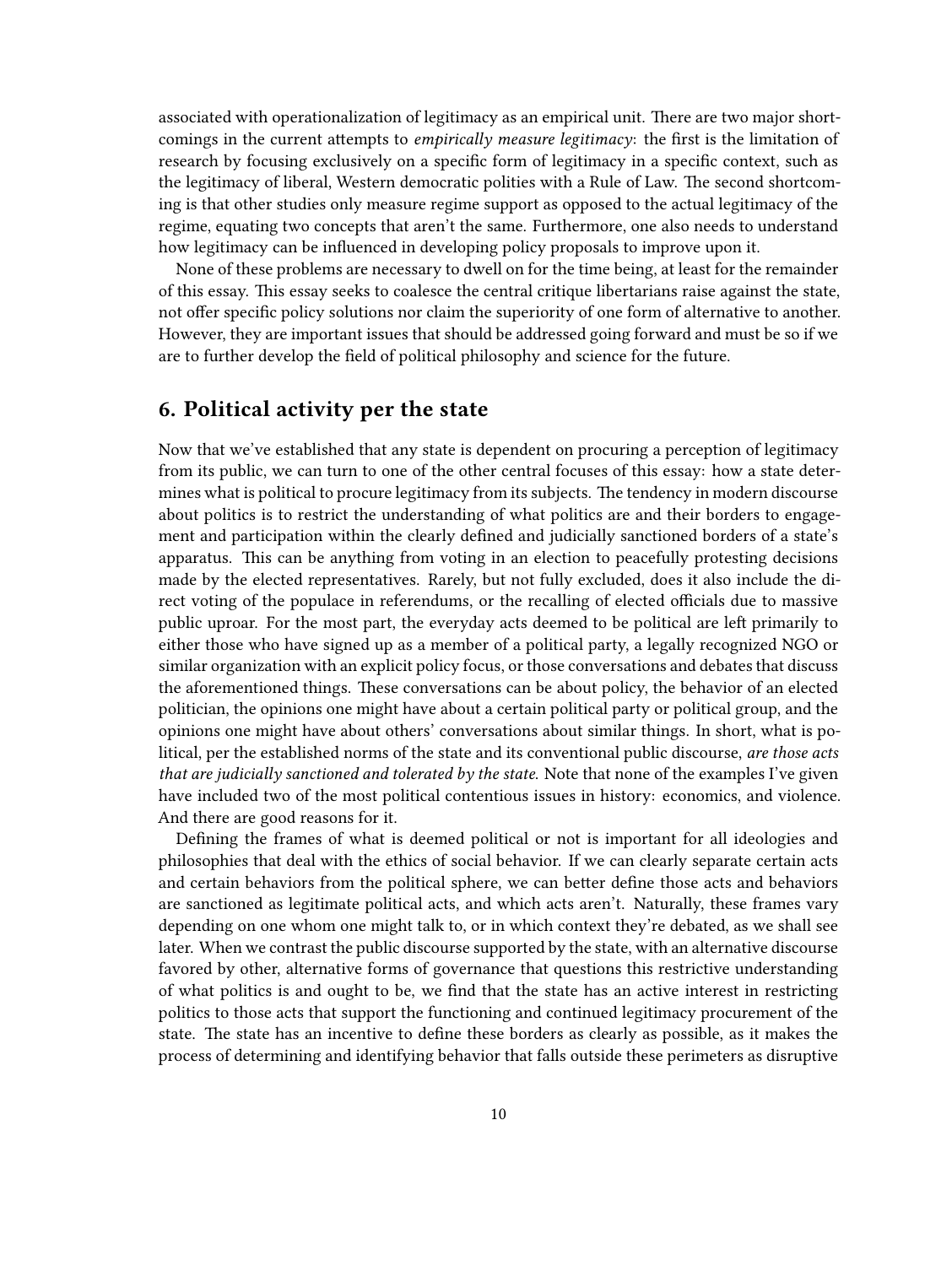and problematic. The reason such behavior might be disruptive, and problematic is mainly due to the form such alternative forms of activity take. Some of them can be clearly identified and argued to be illegitimate and non-political if they take the form of acts defined as judicially illegal. If the acts are illegal by the state's definition of what legality is, the state can legitimize its desire to prevent and stop such behavior by merit of its own judicial system. Since the judicial system is the only allowed standard for measuring the validity of behavior, the state can effectively secure a monopoly on the right to define what constitutes as political behavior or not. Political behavior is, according to the state, only those acts that engage with, participates in, or secures the ongoing existence of the state. This, in turn, ensures that acts defined as legitimate by the state continuous to legitimize the state, since the alternative is to contradict the entirety of a state's judicial system.

Continued participation in the state's preestablished institutions, and behavior within the framework supporting these institutions, are used to procure legitimacy for the state from the public. The reason for this is that the active engagement with a system, as opposed to active rebellion and revolution against it, is taken as proof of that system's legitimacy by those that favor it. For instance, if you don't vote in an election, and a new party wins that actively seeks to reduce your access to citizenship rights, the supporters of the state and its legitimacy would simply ask why you didn't vote for a better party that would not have implanted the policies that are now persecuting you. The same goes for most other acts that the state determines to be legitimate forms of political behavior.

#### <span id="page-10-0"></span>**7. Political activity proper**

However, as mentioned earlier, this is a very narrow definition of political activity, and one that does not account for a libertarian, or apolitical perspective. As defined earlier in this text, what a libertarian refers to as political is the totality of the complex interactions between humans and people in a society. As such, very few acts can be said to be fully apolitical, as most behavior is so fiercely regulated, taxed, controlled, recorded, made to data and statistics, commercialized, and swallowed by the state's reach. Take for instance the active choice of not buying a product A if you believe its producer to represent certain values that you disagree with, and instead opt for product B, which you perceive this product to be associated with values or choices that are more important to you. This choice is wholly political, because it is a statement about the kind of world and kind of values a person believes to be of the utmost importance to them, and as such they choose to steer their behavior and influence away from those adverse values, they perceive to be perpetrated by the producer of product A. The simple choice of choosing to buy product B instead of product A has suddenly turned into a political choice.

Some would probably argue here that there are exceptions, such as the unconscious decision to buy cheaper products due to personal income. However, not making a choice is not apolitical, but rather a choice to avoid engaging with larger structures for whatever reason that individual have. This choice is also political, because it is either a form of surrendering to the superstructures of one's existence, or an active ignorance that one prefers to the active choice of engaging with the superstructures to try to change them for the better. Those that surrender might do so for very good reasons, reasons that are quite understandable. Life is brutal, short, confusing, and unforgiving for most humans, and will continue to be so for the rest of the foreseeable future. The load on one's shoulders can be unbearable, and it is therefore somewhat rational for people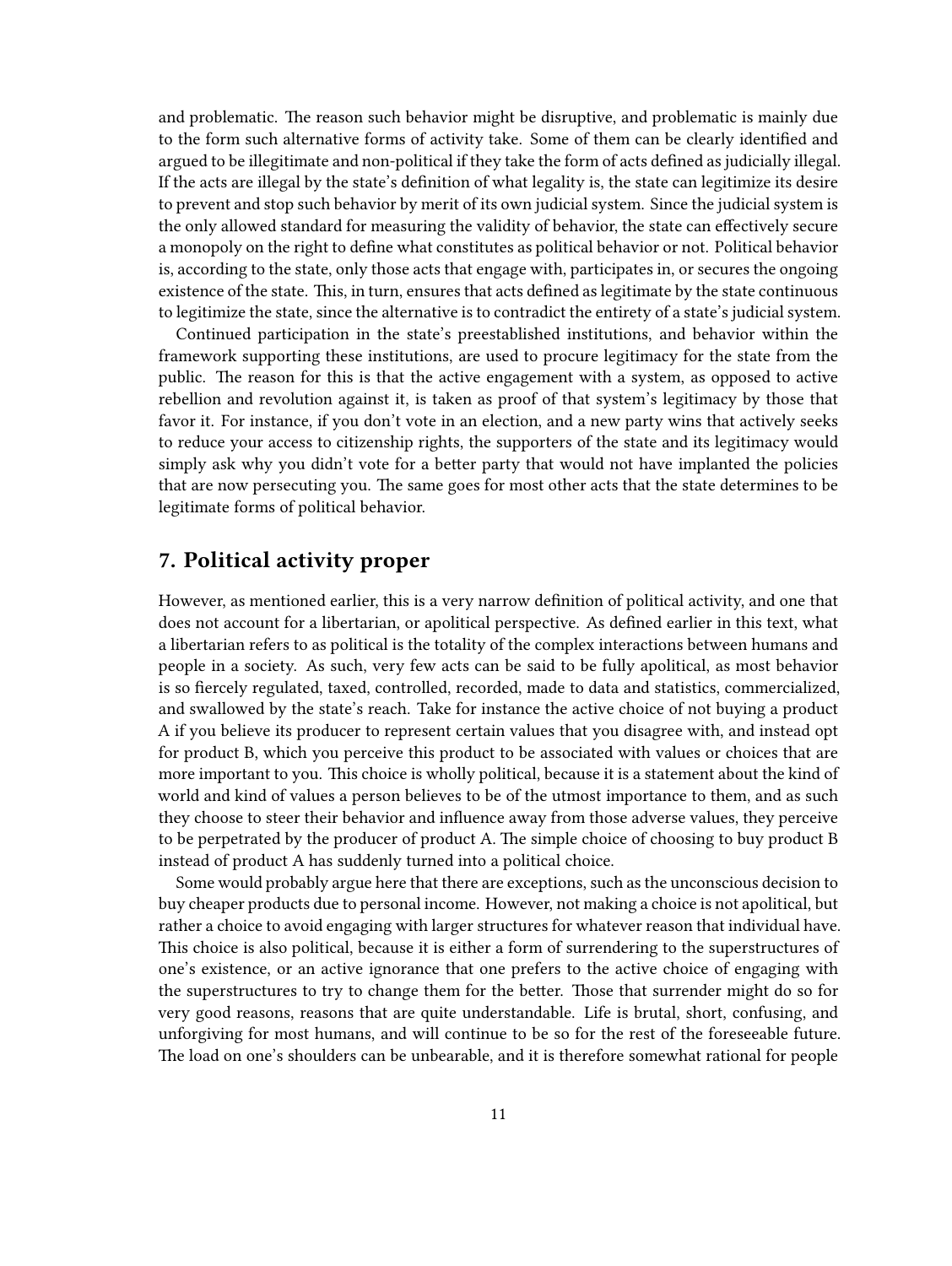to prefer to avoid engagement with the world around them. However, let us not pretend that this is not also a political choice. It is the same as not voting in an election. It is an active choice to be unactive and passive. By surrendering to the superstructures upheld and supported by the state, a person risks legitimizes the state with their passivity.

*For libertarians, political activity proper is almost the totality of one's actions in a society.* This, therefore, include the realm of economics and the realm of violence. By choosing to invest money or conducting trade in manners not always sanctioned by the state, one can actively make political choice whilst participating in markets. Examples of this can be supporting businesses the state refuses to acknowledge, such as serving blacks in white only restaurants in Apartheid South Africa. Or, using violence as a political tool, such as resisting arrest, challenging the state's monopoly of violence, or using violence to secure the destruction of illegitimate invasions or illegitimate regimes. The US revolution against the British Empire is often heralded as an example of democratic integrity and bravery but was undeniably an example of political violence against a state that no longer successfully procured legitimacy from its subjects. Almost everything is political because politics is the art of how we strive to live together.

## <span id="page-11-0"></span>**8. Democracy versus democracy proper**

Finally, we arrive at the conclusion of what democracy proper can be understood to mean from the libertarian perspective. While trying to remain as apolitical as possible in this critique, and simply present the natural flow of the libertarian critique without presenting a definitive solution to many of the issues facing contemporary states, there's a need for me to underline a few concrete thoughts, so to prevent confusion among readers. Firstly, although I, the author, identifies as a libertarian, I'm not fond of ideological boxes, nor of pretending that every single aspect of every single political ideology that I don't personally subscribe to is without merit. It would be an outrageous lie to suggest that everything about modern society is evil, and that everything perpetrated and done in the name of the state has been a morally defunct action conducted by devils and monsters. Certainly, I would not pretend to be so ignorant as to suggest such a thing. Life is, undoubtably, improving for the vast majority of humans in a plethora of ways, and most of these changes have come about due to the workings of modern states. Some of these areas of improvement, I would even argue, should be considered apolitical, because they are goods almost every comprehensible political ideology would celebrate. We live longer. More of us are educated. Child mortality is sinking. More people have access to clean drinking water. More people have access to the internet, literacy is improving, and there's a steady decrease in open war among nations. These are benefits that are apolitical, however, the means as to how one achieved these ends are, of course, as political as could be. I just wish to stress that the following contrast of democracy and democracy proper is a libertarian argument, not a specific policy proposal for how we should aim to secure all these benefits without the state. I don't think any serious libertarian, nor human, polymath or otherwise, could claim to know the answer to. My job as a political philosopher is to identify the nature of our various political systems, and to present comprehensive, understandable explanations for the metaphysics of politics.

The libertarian is not so much concerned with the current regime, as with that a future regime should aim to be. Rather, the libertarian idea of political activity is predicated on what values should drive political activity, and how governance should be facilitated. This is, in of itself, an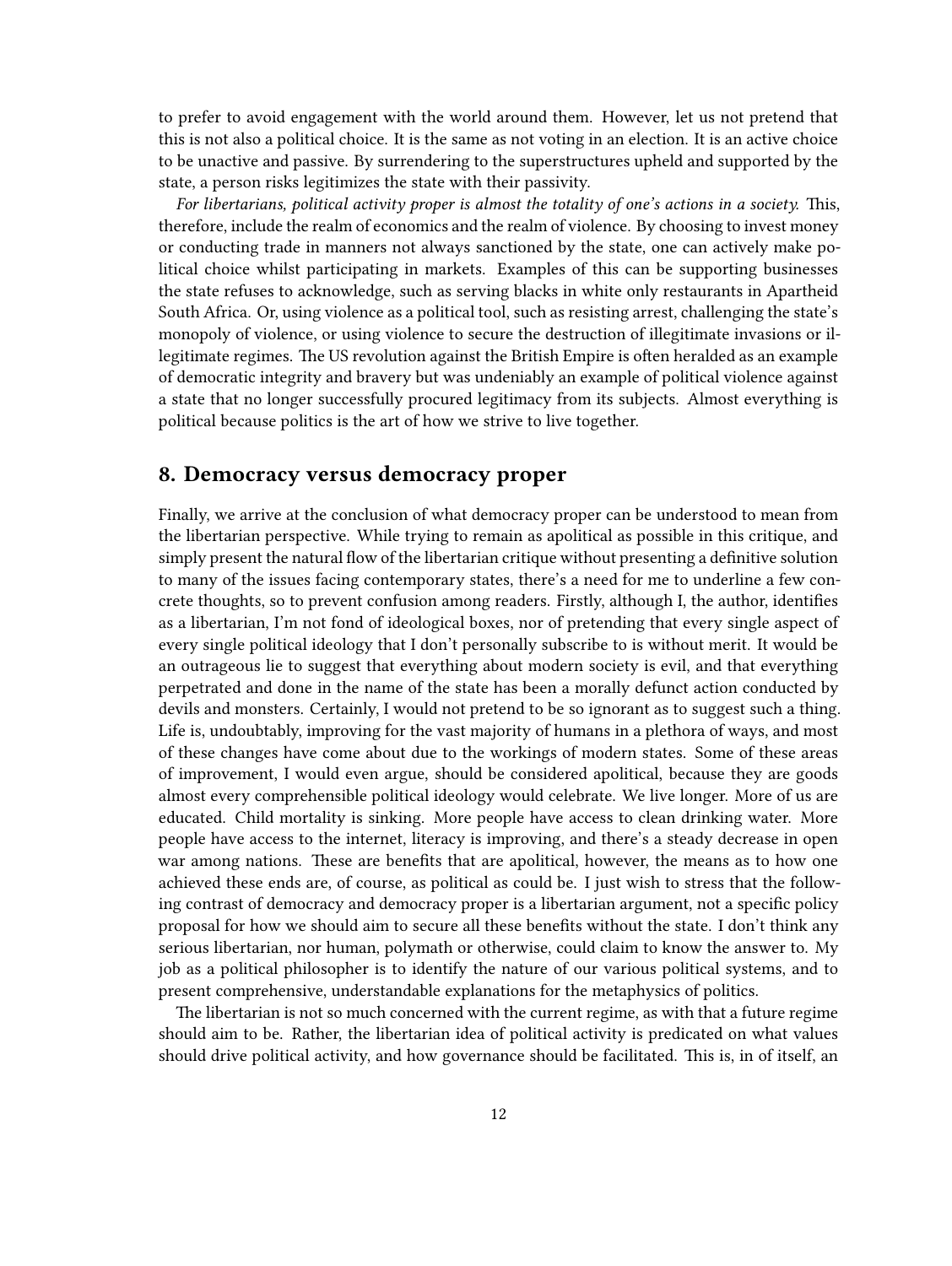apolitical statement, because it still does not say what form these actions should take. However, the greater metaphysics of libertarian political thought that stretches above all forms of libertarianism, will be presented here.

## <span id="page-12-0"></span>**9. Statehood democracy**

Taking the insights provided earlier in this essay, we can clearly see that there are as many different interpretations of what democracy means as there are different forms of states. Both the institutionalists and the regulators have different opinions of what democracy is and ought to be, but there are some major overlapping agreements that makes it possible for us to identify how democracy is understood and promoted in most states.

Firstly, all states agree that democracy is determined and legally framed by the judicial monopoly of the state. Democracy outside of the state's legally established borders will be discredited, or at worse persecuted actively, by the state if it is perceived to threaten the functioning and perceived legitimacy of the centralized government.

Secondly, democracy is understood, broad and large, to be some form of governance that takes the preferences of its citizens as the steering force behind policy development. Regardless of how democracy is practiced, this is the argument that even the most dictatorial of regimes favor. For example, the current Communist regime in the Democratic People's Republic of Chine claim to be fully democratic, by their standards. Here, the ambiguous and metaphysical will of the people, like in the most liberated Western democracy Switzerland, is the steering force behind the policy development of these nations. The key difference, of course, is the degree to which people themselves can vote directly on policy proposals, and the degree to which regulators make the decision for them, on their behalf. For the Swiss federal system, the people are, to a much greater degree than almost any other modern industrial nation, allow citizens to express the will of the people directly in referendums, whereas in the Chinese's case the commissars, regulators and technocrats acts from a perspective where they're able to better understand the will of the people than if the Chinese people were given the right to vote freely on policies.

Thirdly, active participation by citizens in the judicially established framework of statehood democracy is understood to be purest form of legitimacy procurement for the state. This is true for any state: following the laws and participating in the clearly established institutional procedures is an expression of recognition for the power and authority that backs them up. For instance, by voting in an election, the state can claim that you've signed a social contract that allows you to accept the outcome of the election, thus surrendering yourself to the enforcement monopoly of the state and its representatives. Participation in a system as an expression of that systems legitimacy is true in both authoritarian and non-authoritarian regimes. Even in a hypothetical libertarian society would participation in governmental practice be seen as expression of an individual's consent to be governed, and that they perceive the system to be somewhat legitimate. However, there's a key element not yet discussed in this essay, which is the central value for all libertarians, and the final point to be addressed.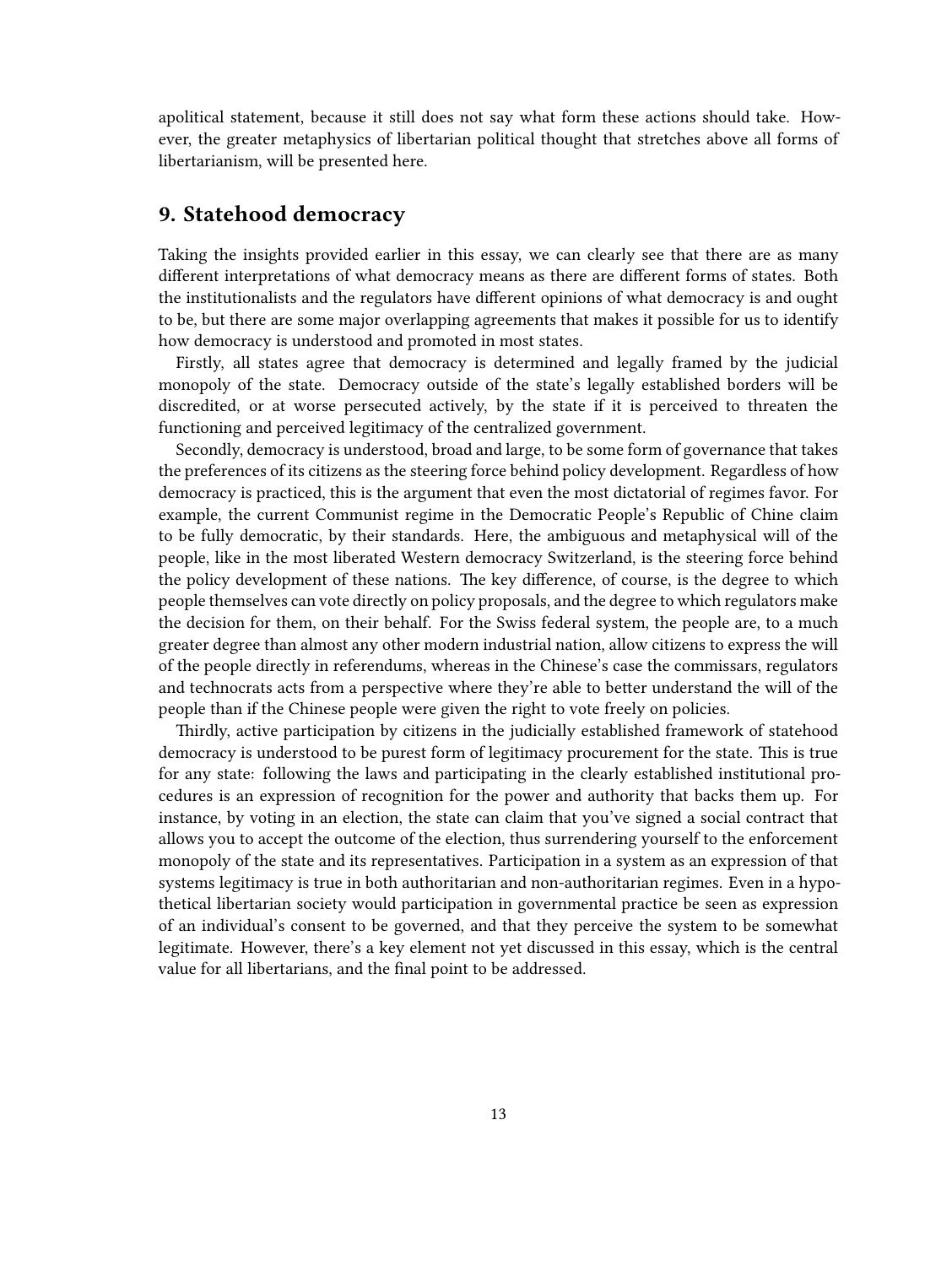### <span id="page-13-0"></span>**10. Democracy proper**

As this essay's end draws near, its fruitful to summarize the previous discussion and what insight we've discovered. Firstly, I have illustrated that nation states, states and centralized governments can, through their control of judiciaries, exclusive rights to enforce laws and monopolize violence, can effectively bar certain acts and forms of behavior from being classified as political, thus denying a broad specter of activity from being considered political at all. Secondly, I presented the theory of perceived legitimacy, which states that a government only needs to be perceived as legitimate by its subjects to sustain its operation. This perception of legitimacy means that a government, state, or nation state can continue to practice its subjugation and control over a populace, regardless of whether the regime can be defined as properly democratically legitimate. This theory helps to explain the wide variety of governments need to procure trust in their rule from their subjects, how autocratic governments as well as representative ones can secure stability over a longer period, and why political and societal progress is hampered by the need for stability for the ruling regimes. This brings us to the third and final point of the essay, namely, to coalesce the libertarian thought into *a precise libertarian critique*.

#### <span id="page-13-1"></span>**10.1. Citizen empowerment and the libertarian citizen**

Regardless of what strain of libertarianism one adheres to, there is one common trend that runs through them all, and that can be used to criticize all state's attempts at procuring legitimacy from its citizens. Libertarian proponents argue that the only means of increasing the legitimacy of a system of governance is increased deliberation and citizen empowerment. Citizenship empowerment will be defined here by extending the realm of political citizenship beyond the borders of the judicial frames, as per the aforementioned critique of state's restrictions of political plurality. Judicial, as well as economic, violent, non-formal and informal settings by a civil society pertain as much to the actual individual citizen as do specific legal rights. Firstly, one should define the concept of a citizen within libertarian thought. Citizenship as understood in the nation state has developed and changed vastly over the years and remains an ambiguous and even contentious abstraction of member states' definition of citizenship. Therefore, this essay bases its theoretical framework on one type of citizenship: *the libertarian citizenship*.

Regulators and institutionalists would argue that citizenship are the included values and norms, as well as legal and political annotations of judicial citizenship of already existing national variation. Although ambiguous for many, such as refugees and stateless individuals, the official definition stems from the recognition of the nation state as its own legal entity in relation to a geographical area. The judicial system established a legal relation between the state, representatives, and citizens, clearly defining the rights, duties and responsibilities of each. Seeing as this essay is primarily concerned with the relationship between citizens and the state, specific national citizenship, subject to the contextual limits and criteria of the respective nation states will not be discussed or explored. In contrast, the libertarian conception of the citizen is that every human is, inherently, only temporarily restricted by laws and judicial barriers, and that the final, and only real moral standard for determining what constitutes political activity or not, is the liberated and voluntary engagement between free individuals. As such, to a libertarian, a citizen is anyone who happens to live in a certain place and wish to participate in the governance of the community and themselves. This understanding of citizenship is rooted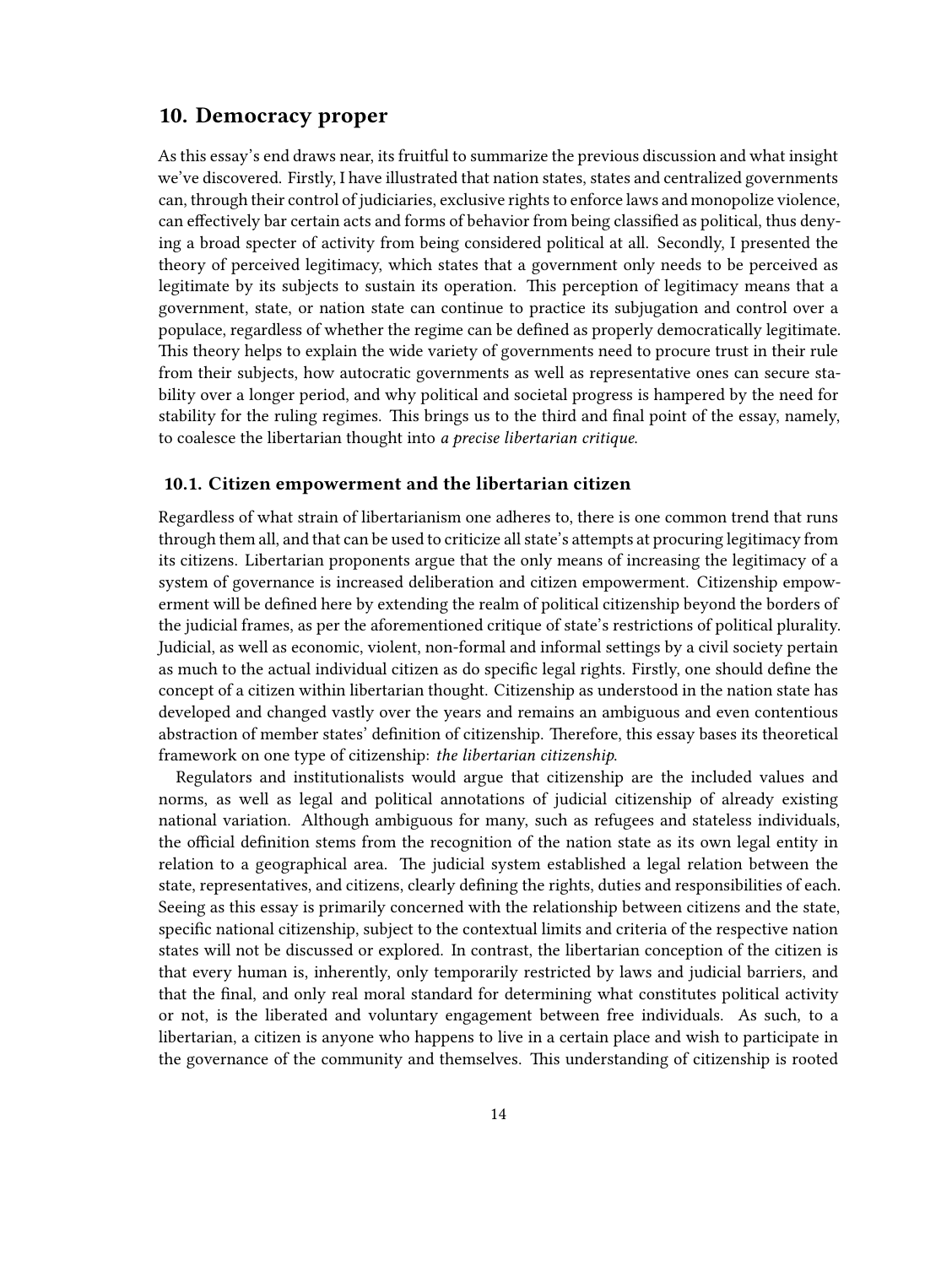in the libertarian notion that people have the right to decide their own life and should have the right to directly influence the of enforcement of policies that affect themselves. As such, the libertarian citizen is not bound by laws or judicial monopoly, but rather by the voluntary agreements and contracts they establish between themselves and other liberated individuals in a geographical location. An important similarity between the nation state's citizen and the libertarian citizen is the notion, although not always practiced by the nation state, that the laws decided by people in one geographical location aren't legitimate for another governing body with monopoly of enforcement in another geographical location.

#### <span id="page-14-0"></span>**10.2 Citizen empowerment**

For a libertarian citizenship to be realized, one needs to arrive at a point where a governance body, or rather a libertarian government of sorts, have managed to ensure a level of citizen empowerment that prevents the monopoly of violence, judicial exclusion, economic autocracy and centralized power that identifies the vast majority of states. In order to avoid abstract notions of empowerment, the definition utilized in this thesis is borrowed from David Levi-Faur and Frans van Waarden's book Democratic Empowerment in the EU, which surprisingly enough severs as an excellent basis for libertarian praxis and policy development. Citizen empowerment is here understood as a subdivision of democratic empowerment, a concept that covers the political participation, democratic development and citizenship. In particular, citizen empowerment refers to *any act that seeks to provide new opportunities of citizen participation in a policy-making procedure*. This definition is practical, because it acknowledges that not just legally sanctioned acts can be helpful for increasing the amount of citizen participation in the long term. As such, democratic empowerment is measured by the degree of expansion of citizen rights to participate in a policy making process. For a libertarian, empowerment is of key importance to determining the quality of a democratic system's institutional design, and the degree to which citizens are adequately emancipated. Since most libertarians are unable to create new formal avenues for participation within the rigid judiciary of the state, like the creation of direct democratic processes or reshape the institutional balance of power between the state and its citizen, libertarians are inclined to empower citizens in an alternative manner. Remember, almost all acts are political, even if the current regime tries to stigmatize them if they're perceived to be threating. It is not for me to say what is the ideal praxis for libertarians to achieve long term success, although I can have my own reservations towards certain means to achieve certain ends. The important point is that a libertarian views citizen empowerment as the primary means to achieve a fully free society.

#### <span id="page-14-1"></span>**10.3. Consent and democracy proper**

The notion of legitimacy discussed in this essay has a basis in the conceptualization as legitimacy being conferred by citizens and / or eligible voters granting consent to representatives to govern them, which is a down-up approach with an emphasis on citizens, and not a top-down view that positions the state's institutions as the most important actors. I also assume consent only to be possible if the person is adequately informed on the choice they're making. An approach that focus on the conditions of a libertarian governance body must start by recognizing that most libertarians are unable to implement democratic reform directly and have to rely on their own projects in order to stimulate political engagement. In short, citizens are unable to actively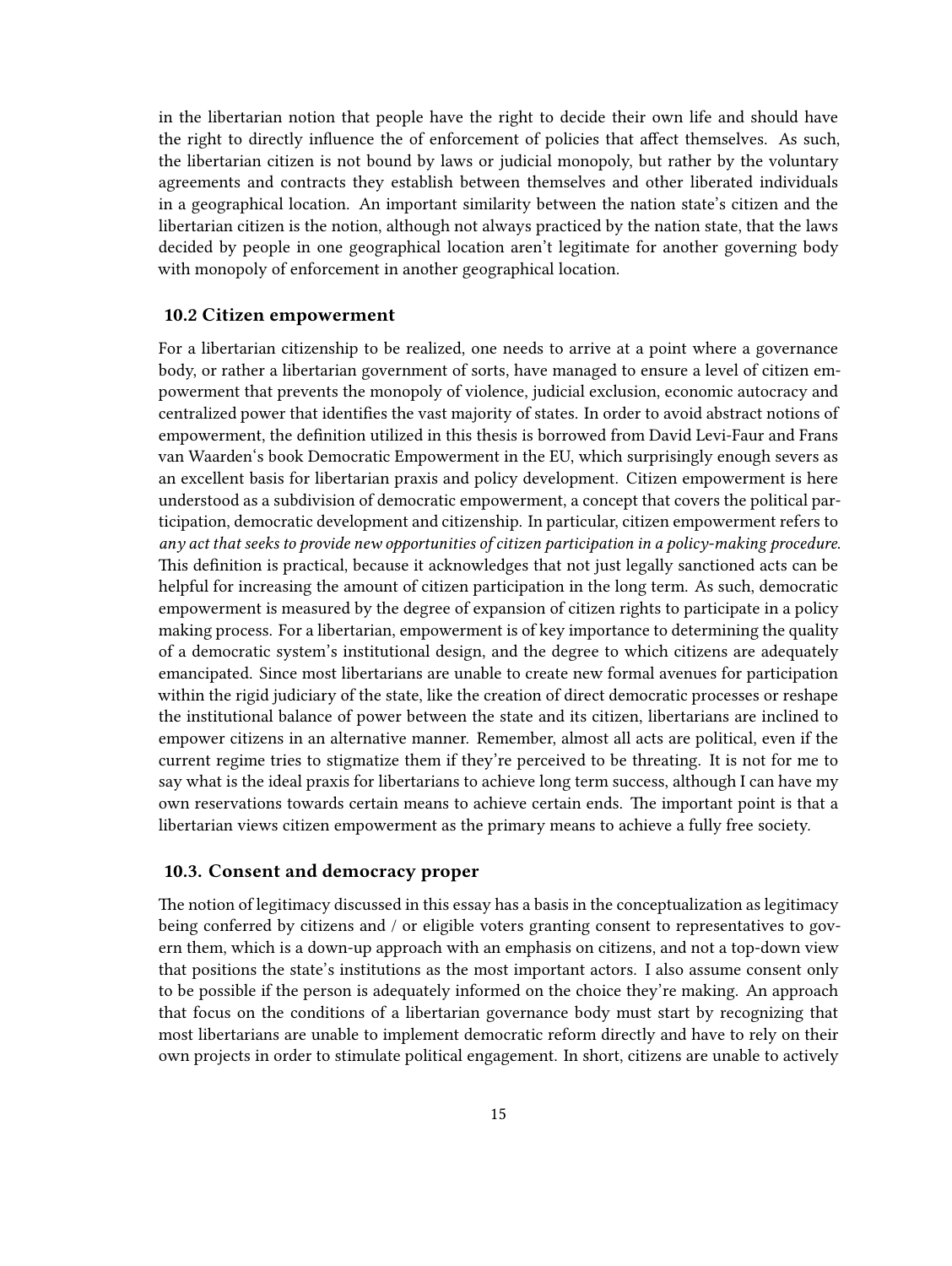create the change they wish to see due to the rigidity of the state's judicial and enforcement monopoly. Furthermore, citizen consent does not have to be granted exclusively through referendums and elections but could also be secured by reaching consensus through a deliberative process including the relevant actors, such as empowering or informing citizens. Thus, the focus for libertarians, in my own opinion, should be on how to increase inclusion of citizens in the agenda setting and decisions making process; consent, in particular, is viewed as an extension of democracy and therefore as an extension of the democratic legitimacy of a political system.

*Following the arguments put forth in this essay, the coalesced libertarian critique of the state is that democracy is not possible within the borders of the state's monopoly on enforcement, simply because citizens are not empowered enough to grant consent to the governing bodies of the state for them to enforce their rules and laws*. As such, democracy proper is not possible in a current society. Democracy, as discussed earlier, is understood, and reformulated to serve the purpose of a wide variety of governing systems, but none of them are fully achieving a system of democracy proper. *Democracy proper is here then understood to be a democratic system where free individuals have universal right of participation in the agenda setting and policy development of a specific geographical location*. The geographical constraint is necessary to ensure that democratic decision-making only concerns those that are directly affected by them, and that its practical plausible for people to participate in the various forums, meetings, assemblies, and extra-parliamentary procedures that might take form in such a system.

## <span id="page-15-0"></span>**11. The road forward.**

I do not claim for a second that I know which form of praxis is best suited to realize the libertarian agenda, nor do I pretend to know what an actual libertarian society might look like. Many might be confused by the usage of libertarianism in the same sentences as governance and government, but this is largely due to, I fear, a public misconception of what libertarianism is and what it strives to achieve. Most libertarians are just as concerned, if not more, with the security and wellbeing of citizens as most statists are. It just so happens that they perceive the liberation of the individual to be the highest virtue, and therefore they just so happen to be in constant conflict with all hierarchical structure that claims exclusive rights on their behalf. It should also be stated that although I wished to avoid comparative analysis of the various libertarian strains of thought in this essay, I do acknowledge the need for such discussions and arguments for the various ideas to prosper. I just find that such arguments are better suited for other texts, not one such as this that seeks to establish the general principles of libertarian metaphysics.

However, I do, as any other individual, have my own convictions and beliefs, that greatly shape my philosophy and how I perceive the road forward for the libertarian movement. A suggestion I have that I personally believe to be of utmost benefit to the libertarian philosophy, is that education and enlightenment of as many people as possible. Education and academic training are some of the primary drivers for creating a more liberated society. Increased compliance with a regime follows from enhanced participation by the public, particularly in situations where network governance is utilized as a means to create binding resolutions for its members and relevant actors. Due to the multi-level governance structure of most states, there are multiple points during the decision making and agenda setting process that citizens could potentially participate, like through referendums but also through promotion of a proper democratic culture.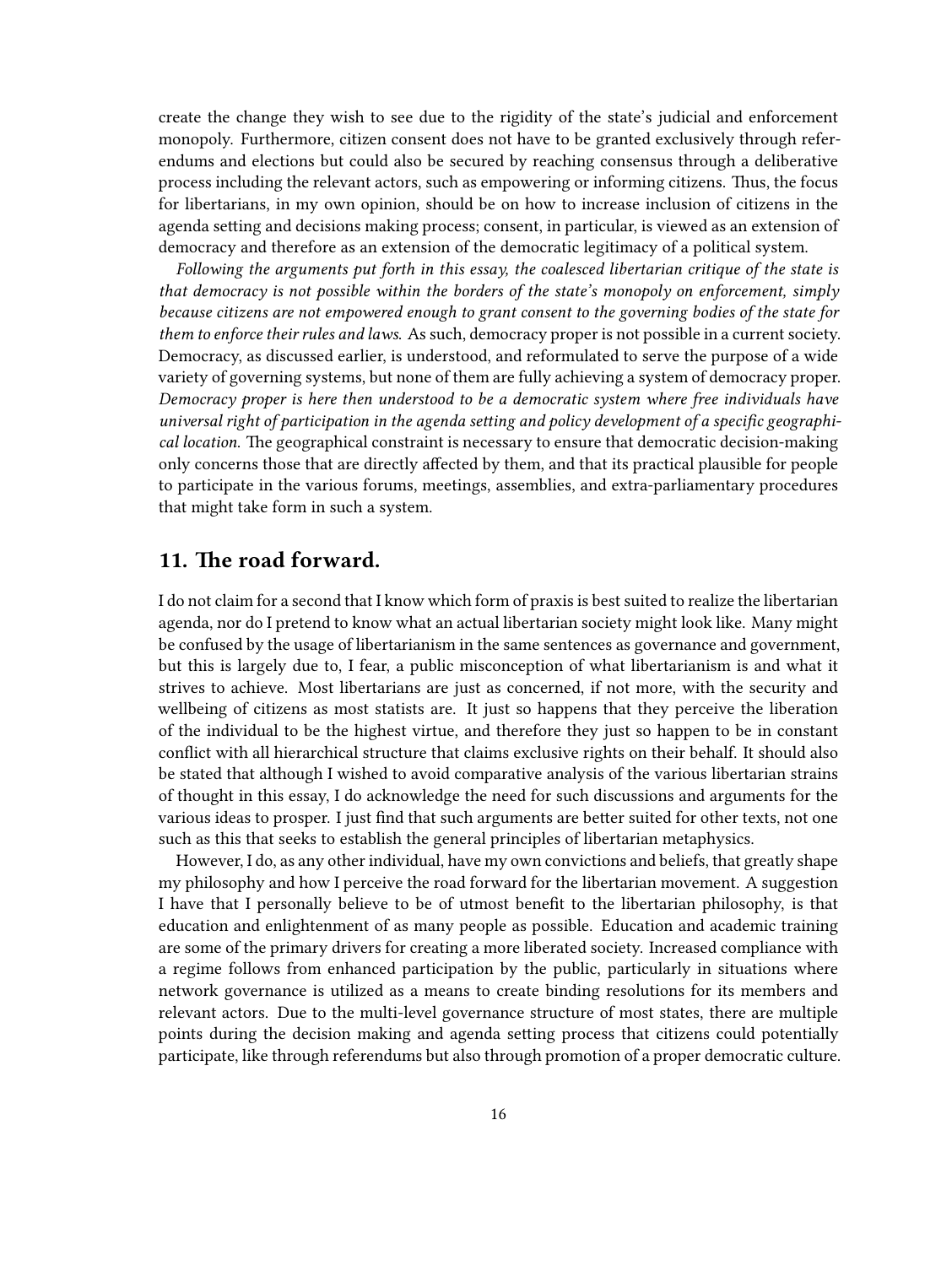By educating and training individuals in various skills that would empower them, the balance of power between the state and citizens will shift, and hopefully lead to situations where democracy proper can develop, and libertarian freedom can have a chance to prosper.